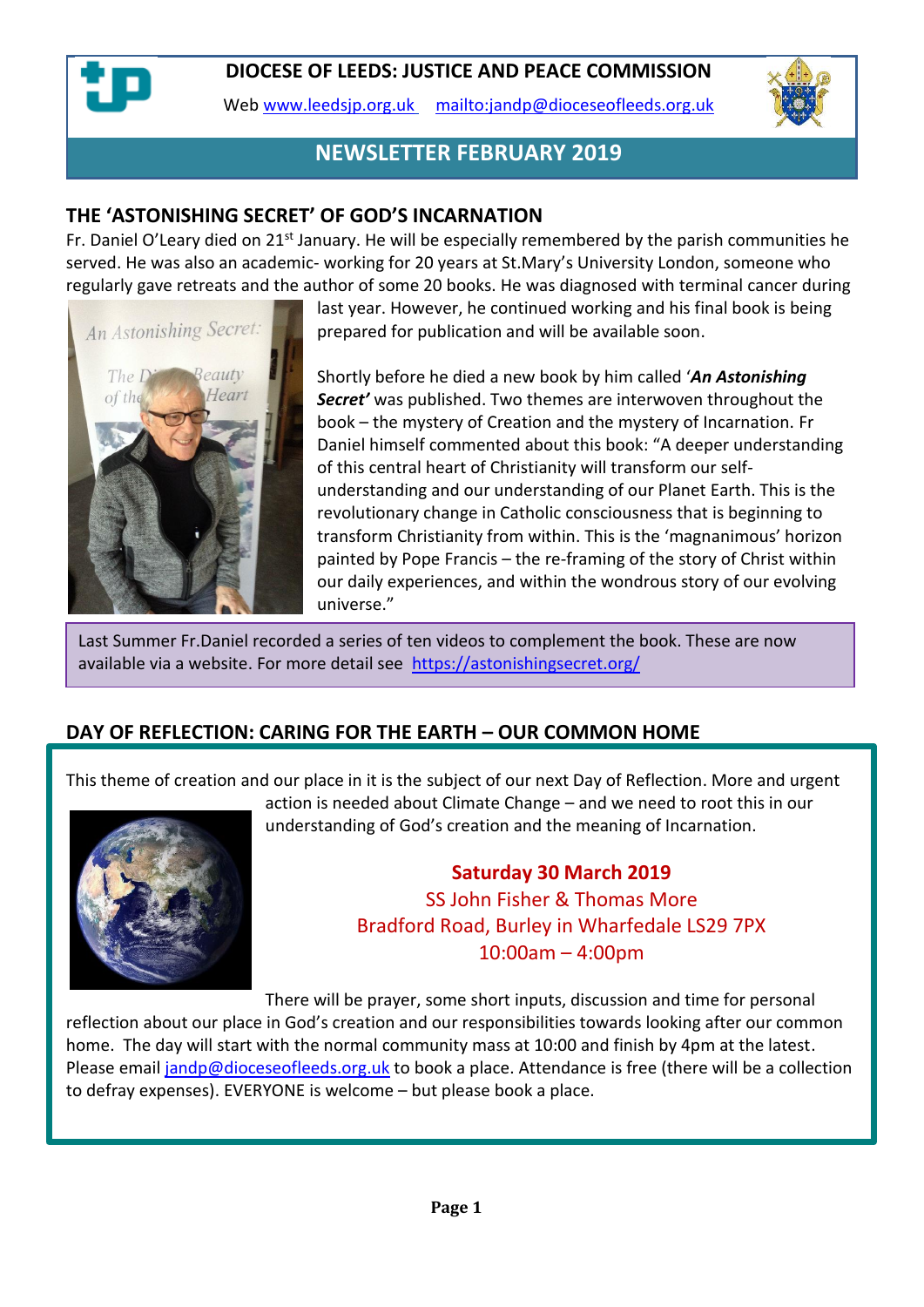Web [www.leedsjp.org.uk](http://www.leedsjp.org.uk/) <mailto:jandp@dioceseofleeds.org.uk>



## **NEWSLETTER FEBRUARY 2019**

### **ARE WE DISCIPLES 'OF' OR BELIEVERS 'IN' JESUS?**

By Geoff Driver, Chair of Project Bonhoeffer *Project Bonhoeffer is a small Leeds-based charity and this article is written by the Chair of the trustees, Geoff Driver.* Since 2013, *Project Bonhoeffer* has held a series of day events bringing together its friends and supporters from right across the country. These DB Days, held in Coventry, Birmingham, London and Leeds, have been valued opportunities to think about Dietrich Bonhoeffer's contribution to our understanding of discipleship today. They have also enabled participants to learn about the work done through the Student Christian Movement's *Faith in Action* programme, which PB supports financially along with funding a full-time post for a member of staff whose tasks include making students more aware of Bonhoeffer's life and thought.

The 2018 *DB Day* held in October in Leeds had as its title '*Faith in political action today'* when our keynote speaker was Dr Jennifer McBride [Chicago], current president of the International Bonhoeffer Society. It attracted our largest DB Day gathering so far, made up of people of different ethnicities, age-groups and backgrounds – academic and otherwise – including present and past members of SCM and sister organisations and networks such as the *Iona Community*, *Justice and Peace* and the *Progressive Christian Network*.

The highlight of the day was Jennifer McBride's speech. She began it by focusing on what Bonhoeffer had said in his Cost of Discipleship [1937] about what it means to follow Jesus. She summed it up simply: *Christians must become disciples of, not*  simply *believers in, Jesus.* Christians, Bonhoeffer had insisted, cannot claim faith in



**Dr Jenny McBride addresses the Conference**

Christ while failing to respond to Jesus's calls for hands-on, here-and-now action from those who would truly follow him. His calls are consistent, clear, practical and unambivalent: *to feed the hungry, care for the sick, welcome and give hospitality to strangers, visit those in prison, love one's enemies, forgive others, renounce wealth, practice nonviolence, refuse to resist evil with evil, not to judge others, loving mercy and doing restorative justice*.

In Bonhoeffer's view, Jesus did not call his followers to subscribe to an abstract set of religious ideas or moral principles. Nor did he see Jesus as setting up any kind of human institutional system, social, political or religious. Who then is Jesus? Bonhoeffer asks us.

His own answer is that Jesus is a person who cannot be ignored since he is the one who brings new hope to the world, transcending our human systems, disrupting our previous political, social and religious ideas and calling his followers to carry out his commands amid all the messiness and uncertainty of lived reality – the world of society and politics. That will make new demands for those who would be his disciples, for those who seek to live as active disciples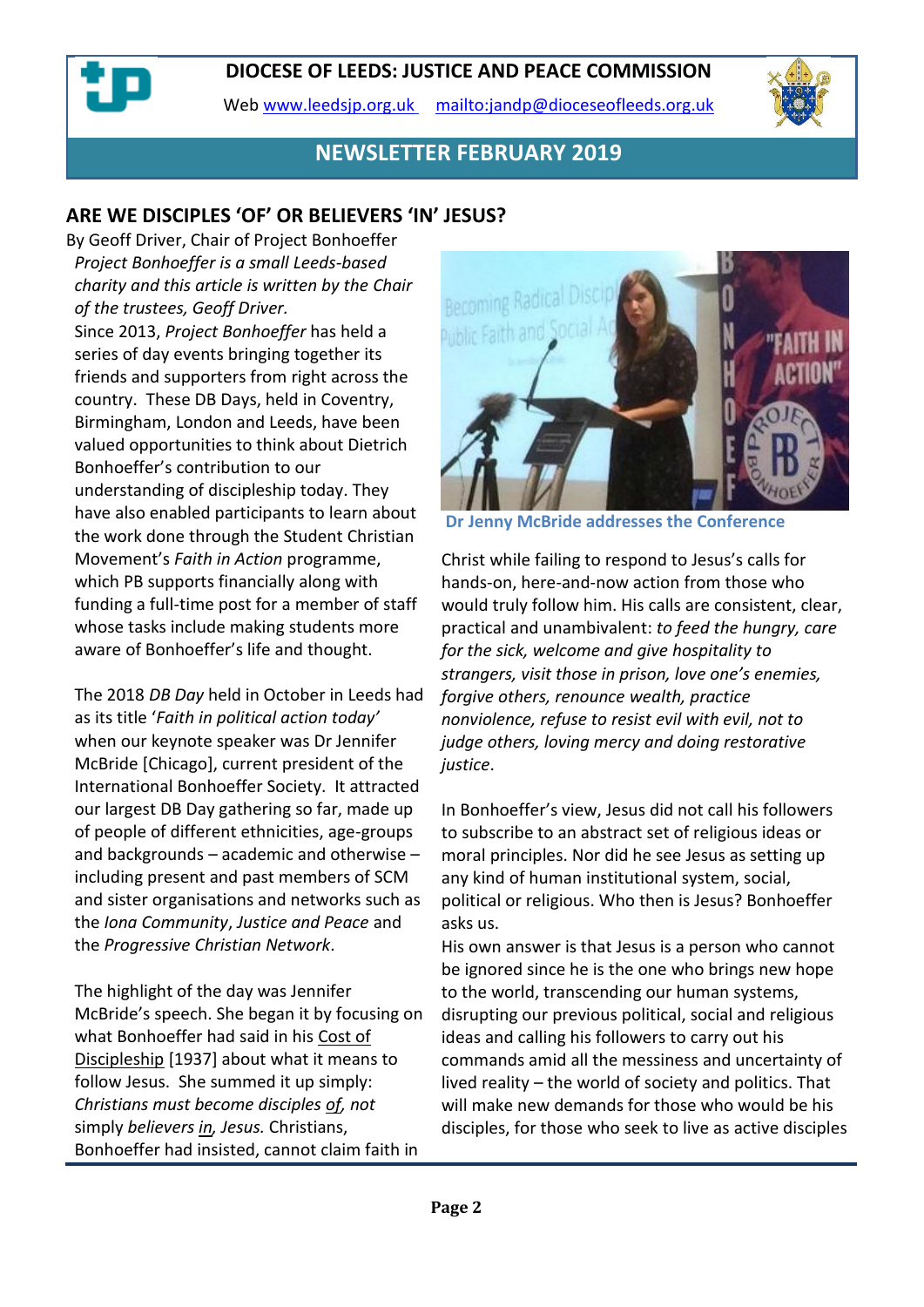

Web [www.leedsjp.org.uk](http://www.leedsjp.org.uk/) <mailto:jandp@dioceseofleeds.org.uk>



## **NEWSLETTER FEBRUARY 2019**

ready and willing to give up all and to suffer and die for others.

To follow Jesus, they must start by asking: *Who are the strangers in our midst who we have overlooked, ignored or made unwelcome?*



*Who are the people whom we as a society, as a community-group or congregation – have neglected, even rejected and deemed enemies? How do we, those of us who,* 

*belonging together in a church or communitygroup, obey Jesus's commands to welcome strangers and enemies, be they real or perceived?*

One kind of response that Dr McBride described, was that of some American city churches where new ways of serving others and of being church to the people around them were being pioneered, embodying Bonhoeffer's ideas and initiatives at the time of the Confessing Church in the 1930s. She was describing the development in the U.S. of *houses of hospitality*  through which congregations have become *discipleship communities*, with 'open doors' ready and fit to engage in works of mercy through which they can reach out to those around who society despises and victimises. By sharing and supporting them in their struggle for justice, such communities have brought a new hope to those around them whose lives were broken. Their ministry, following in Jesus's footsteps as discipleship communities is to combat social evil with mercy and love for those who are the victims of an unjust society.

Plans are already on hand for the 2019 DB Day in Leeds on Saturday 26 October Keep an eye on their website for further details [www.projectbonhoeffer.org.uk/](https://www.projectbonhoeffer.org.uk/)

*If you missed it last November then there is a second chance to see this film – it's good!*



Just turn up on the night. **ALL WELCOME**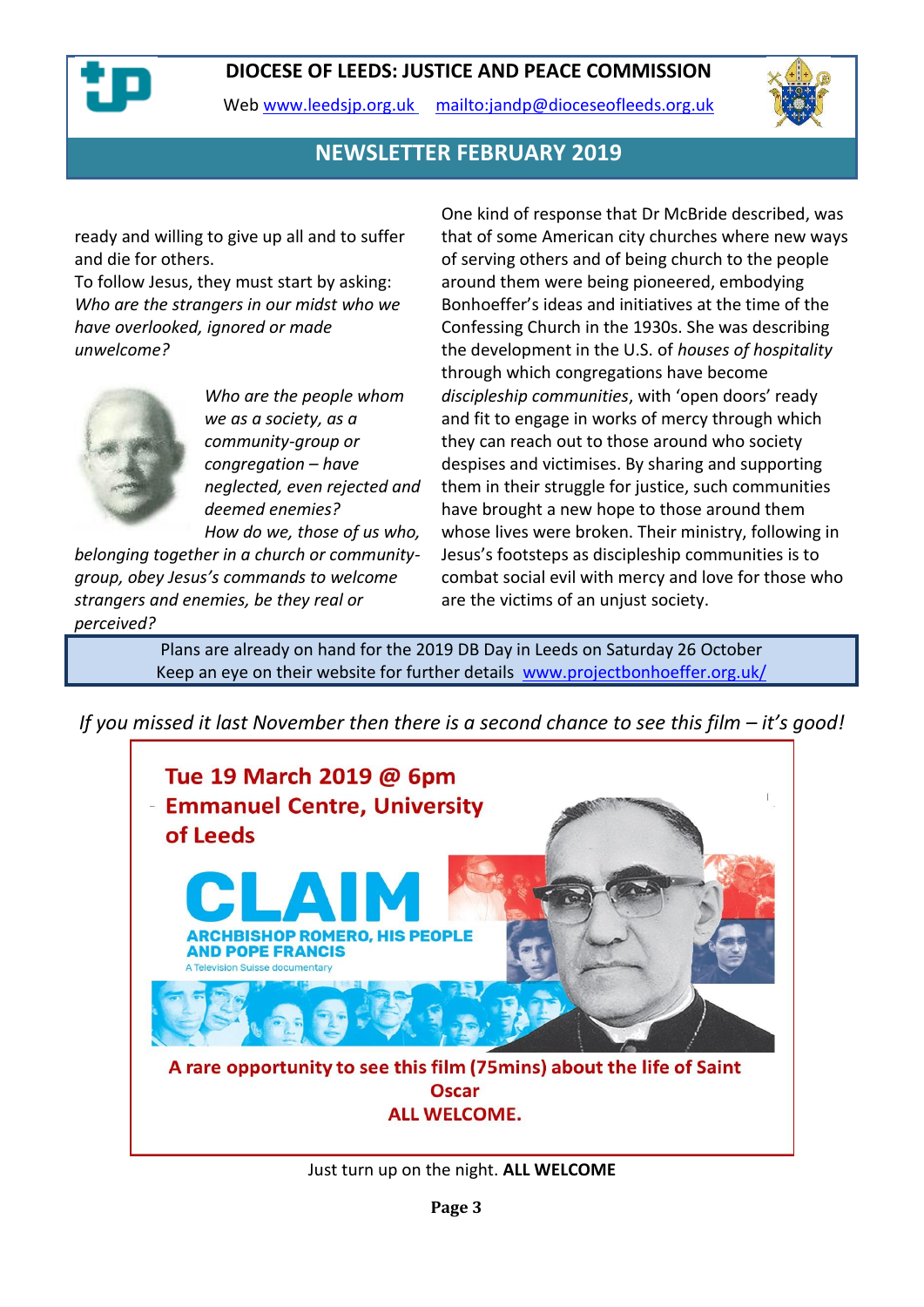Web [www.leedsjp.org.uk](http://www.leedsjp.org.uk/) <mailto:jandp@dioceseofleeds.org.uk>



## **NEWSLETTER FEBRUARY 2019**

#### **GOOD NEWS FOR THE POOR?**

*This is the main text for a sermon given by Fr Pat Smythe, Parish Priest of Our Lady of Kirkstall parish, for the 4th Sunday of Year C where Jesus enrages people in the synagogue with His teaching.*

Today's Gospel carries on from last week the story of Jesus' announcement of his Mission. It continues that tale to describe the sequence of reactions to his preaching as the challenge of his message became more apparent. That outcome still happens today.

In 2016 when I last related the Gospel narrative to the situation in our country there were an estimated 15 million people living below the poverty line in Britain. Out of a population of some 65 million that was a significant percentage. Since then the situation has worsened. Rough sleepers are more evident on our city streets they are not there by choice, or inexcusably. Food banks have become an established social provision in this country - set up and run by volunteers.

Far from easing the situation, several policies adopted by our national Government in recent years have actually worsened it. A number of benefit changes in the last two years impact on families, not just on individuals. For example: an overall benefit cap has impacted over 40,000 single parent households. There are also a number of concerns connected with the roll out of Universal Credit (UC). For example, council workers in one large city noted a surge in referrals to food banks: in June last year, before UC, 5% of people on an estate were referred to food banks - that has now risen to 29%. In the same city 41% of children are in poverty.

The dominant narrative in mainstream media seems to be about so-called 'benefit cheats' but the reality is that most families in poverty have at least one person in the household who is working.

It should be noted that the bureaucratic struggle simply to claim benefits is a big problem. 65% of the most vulnerable people who come to the cited city's Council for help don't have access to a computer, smart phone, or an email address. Besides possessing such an item there is also the computer literacy that is required to use them. There still many people who do not have such skills.



Last autumn the UN's Rapporteur on Poverty, Philip Alston, undertook a tour of our country. His eventual report was damning: he wrote that 'the Government had inflicted 'great misery' on its people with 'punitive, mean-spirited, and often callous' austerity policies. These assertions were rejected by Government spokespersons - but that they have been made is surely challenging to a nation with the seventh strongest economy in the world.

In the Gospel Jesus announces: *I have come to bring Good News to the poor; to proclaim liberty to captives; to the blind new sight; to set the downtrodden free.*

At one time that familiar text would have been applied by a homilist in an entirely individual, personal way with the focus on spiritual matters. So, the 'Good News' would be that God loves us, sinners though we are. By co-operating with God's grace each of us can be set free from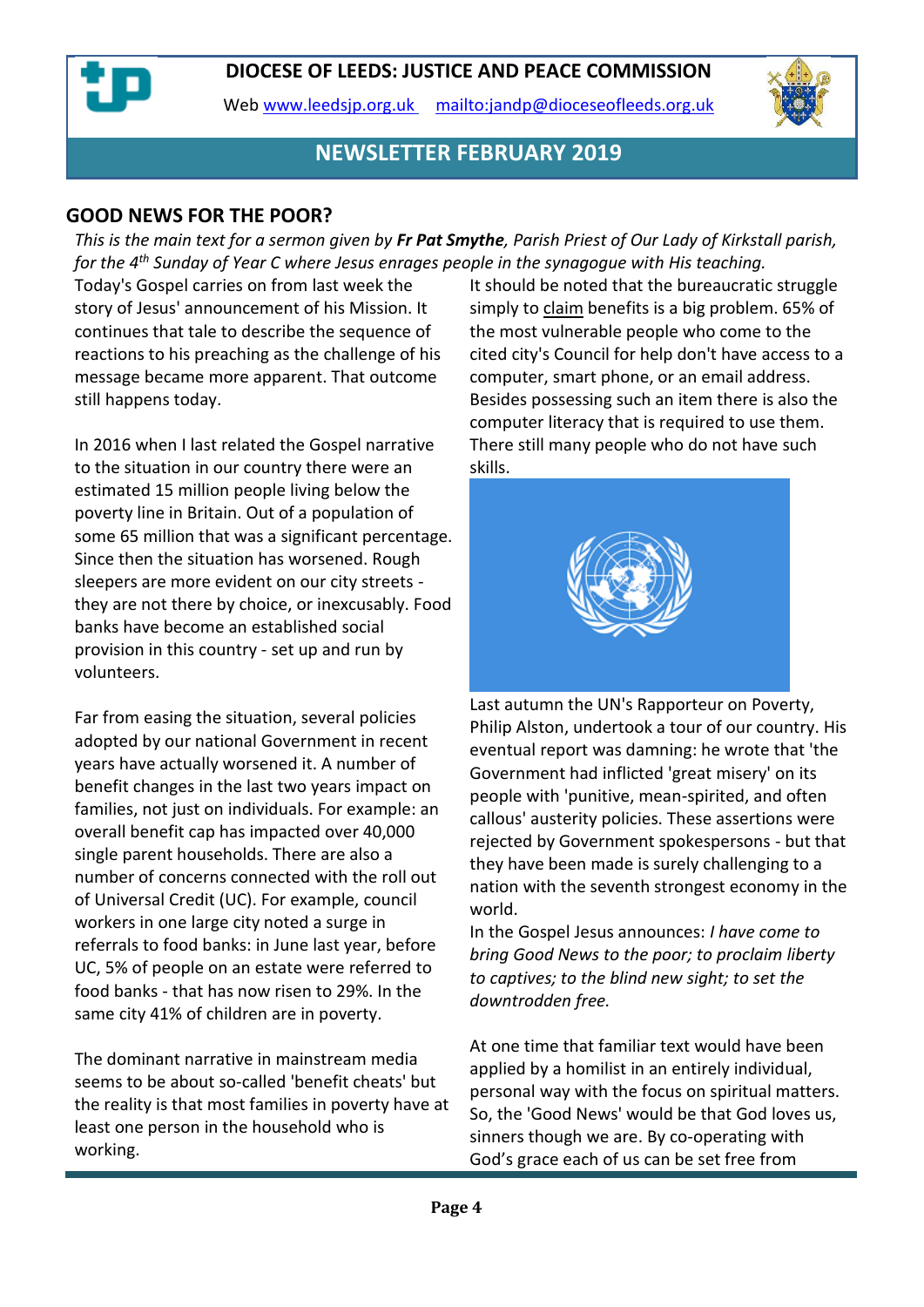



#### **NEWSLETTER FEBRUARY 2019**

the chains of sin. Jesus comes to us so that our lives will become upright and virtuous and so that we will enjoy inner peace, and eternal life in heaven.

That interpretation is still valid, of course. But we have become more aware in recent years that sin is not only private and personal. We are social creatures and there can be sinful structures in our society that can prevent us from realising our potential as human beings. Things can be so set up that they militate against our welfare both as individuals and as groups.

So, as well as striving for our personal good we should give attention also to the *'Common Good'* - the welfare of all. We must do all we can to ensure that every person and all peoples of the world enjoy their due measure of independence, equality of opportunity, and a fair share in the goods of the earth. The Kingdom of God – a Kingdom of Justice, Love and Peace - is to be built up in human society now – and well as experienced to the full in the 'hereafter'.

These sentiments, these principles, are rooted in the Gospel. They have been expressed in various practical ways in the life of the church over the centuries and they are at the heart of what is now called **Catholic Social Doctrine**. These teachings call us to action for the sake of the poor, the chained, and the downtrodden - wherever they may be and whatever is the cause of their distress.

At our Baptism we are each called to share in the mission of Christ *to bring good news to the poor.* In our country today that means we have several practical responsibilities. Here are a few examples:

> 1. We should urge the widespread adoption of a **Living Wage** - that is, a rate

of remuneration for work that is not an arbitrary sum, or one derived simply by extrapolating from national averages of any kind. A Living Wage is the payment of an amount which is adequate to provide the recipient with food, shelter, health care, and other necessities of life.

2. We should engage in the national effort to establish **food banks** in every area, and to support them where they have been set up.

3. We should denounce any assertions that lay the **blame** for personal poverty on the sufferers rather than on those whose greed is probably the underlying cause of it.

4. We should challenge **economic policies** which sustain - or risk increasing impoverishment among our people.

It was the experience of Jesus that when the full import of his teaching was realised, that is, his pointing to the injustices being perpetrated and perpetuated in the social order of his day, his admirers began to be replaced by his critics, his teaching opposed, and efforts to prevent his activity gathered momentum. Today's Gospel summarises that sorry development which led, inexorably, to his arrest and death on the Cross: a fate suffered by all the Prophets of God, from ancient times to the present day.

Parishioners in our three churches are to be commended for their engagement and their generosity towards the local food banks - and to the SVP Society which provides for many in need in our own locality, and also more widely through the SVP Support Centre on York Road. There are many other church communities in our Diocese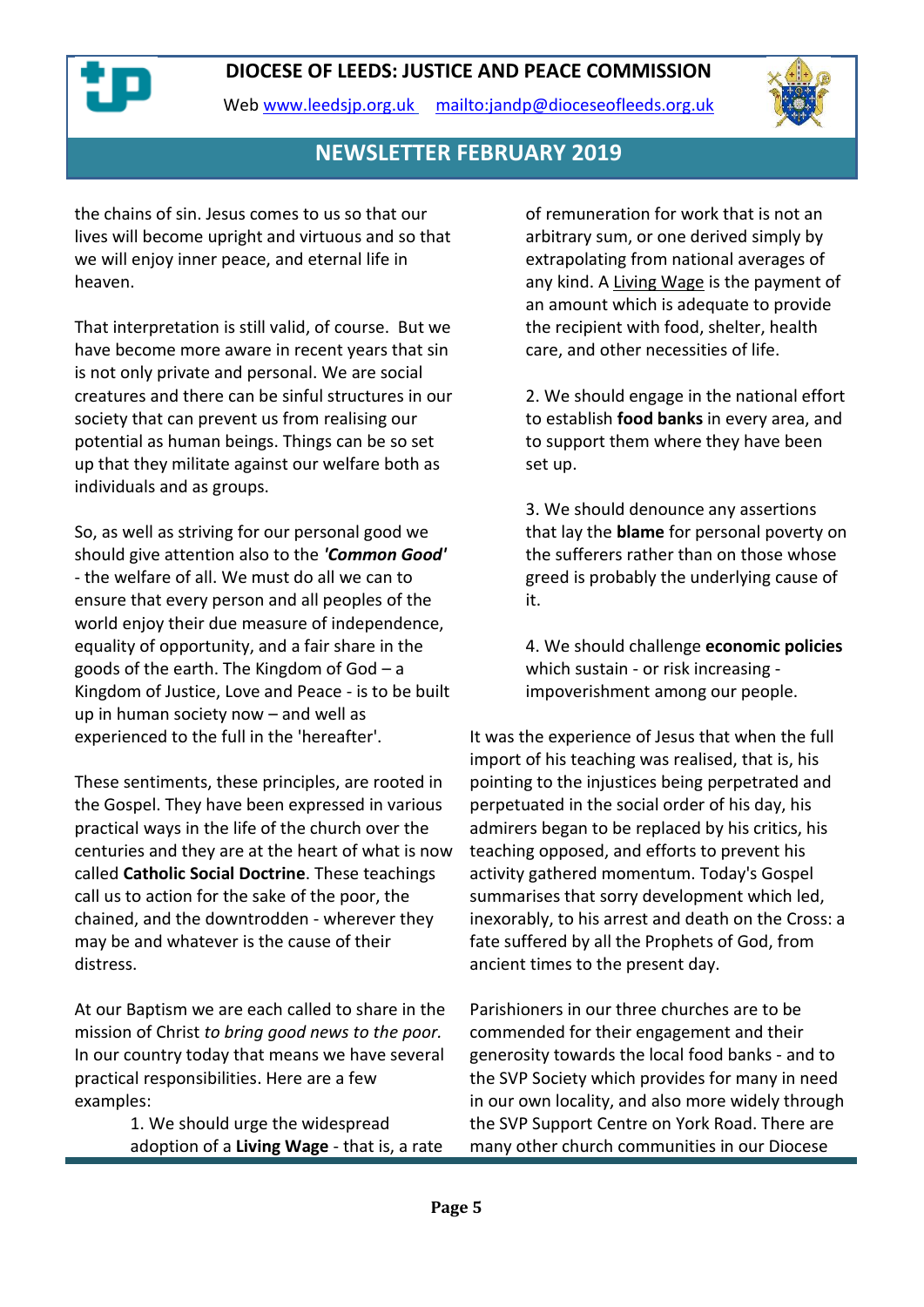

Web [www.leedsjp.org.uk](http://www.leedsjp.org.uk/) <mailto:jandp@dioceseofleeds.org.uk>



#### **NEWSLETTER FEBRUARY 2019**

which are undertaking poverty relief work of one sort or another, which is splendid.

But there is not so much evidence of discussion or action about the **underlying causes** of family poverty, of the policy decisions that give rise to it, and of how best to respond effectively to today's unjust situations.

Jesus says: *If anyone has ears to hear, let them hear* (Matt 11:15)*.*

T*he Parish Council has already approved in principle that the parish should undertake the set of 5 workshops that the Commission has developed with Church Action on Poverty – workshops designed to help everyone to get underneath the surface of the issues that we see on our streets every day.*

*Fr Pat finished up his sermon by encouraging parishioners to come sign up for these workshops when dates have been agreed.*

#### **J&P PARISH WORKSHOPS: FAMILY POVERTY A DIOCESE ACTS**



#### How poverty is changing: Lessons from eight years in a Harehills soup kitchen

.<br>here are people and projects across the UK doing remark.<br>Libelr communities. Nemits White has run a sour Elisher. i their seammaintens, hemsele throat heat new is easy Katalana in Hersey, Lewis.<br>Ight years, de this stopperies for Church Action on Paventy's "Voices from the M<br>expect (www.neicesfrembhemargins.org.uk), she falls shoult t eignbourhood, and what needs to change at national level<br>we meal every Wesheedley, and a Nood paired. We also<br>there we give adsice and have discotsions about money manix<br>I housing problems, and stuff like that, and we help

ements<br>midlelight years age. It wes just an idea I had, to use the church hall. I have<br>minight to tharth there for some year and noticed the proverly in the area<br>function set struggling and some people seem isolated and th

lands, the har used to uperate as an ensury any centre many<br>had stopped because the laties who ran it had got tee cld, is<br>was an after ishoul club but that had stopped as well, and it : next vision.<br>ally get over 20 people in, and my family and vo

We usually get outer 20 phospite in, and my darring and students in Indians of the same part.<br>We need to stop the prompt lefter it gets there. We need to help prepare people<br>to the able to book after thermalene. A gets de

.<br>Lot also, there are a lot of cere-hours jobs going around. My sen is very qualified .<br>agintered with agencies but has not been offered work in over two months, so he<br>set to give up his flat and cerne back to live with us

.<br>In Government need to make sure there is enough mome and<br>lake requiredbility for what they have caused and make sure th<br>ake requiredbility for what they have caused and make sure th ue in the level of poverty there is now. Ch tion de not conte<br>tel and cared for

it deal of people ferm are from Chapellown, many who come<br>to of people from Harehift: and we also get people from furth<br>CDS and CD2?

LS36 and LS17.<br>Fry Oldsban ware growing up, I did asperience a lot of difficult times because<br>Your Oldsban and there were years when we went through hurd Stree, and<br>ultard use working in those three. That was before we mov

the mead to know that they can rely on adults to take care of them and to<br>se them so that when they ensw up they can be required in took after



It's very distressing. I think MPs should come down my street sometimes.

As well as Our Lady of Kirkstall, Newman Parish Council, in East Leeds have also agreed to do these workshops and we are in discussion with a number of other parishes about the programme.

The Commission will provide a facilitator for the workshops – but it is up to the parish to promote the workshops to their community.

*Could you host a set of these workshops in your parish or Churches Together group?* The materials are equally suitable for use in parish groups such as SVP groups, UCM groups or Catenians as well as with older students in High Schools.

Simply email the office if you would like more information.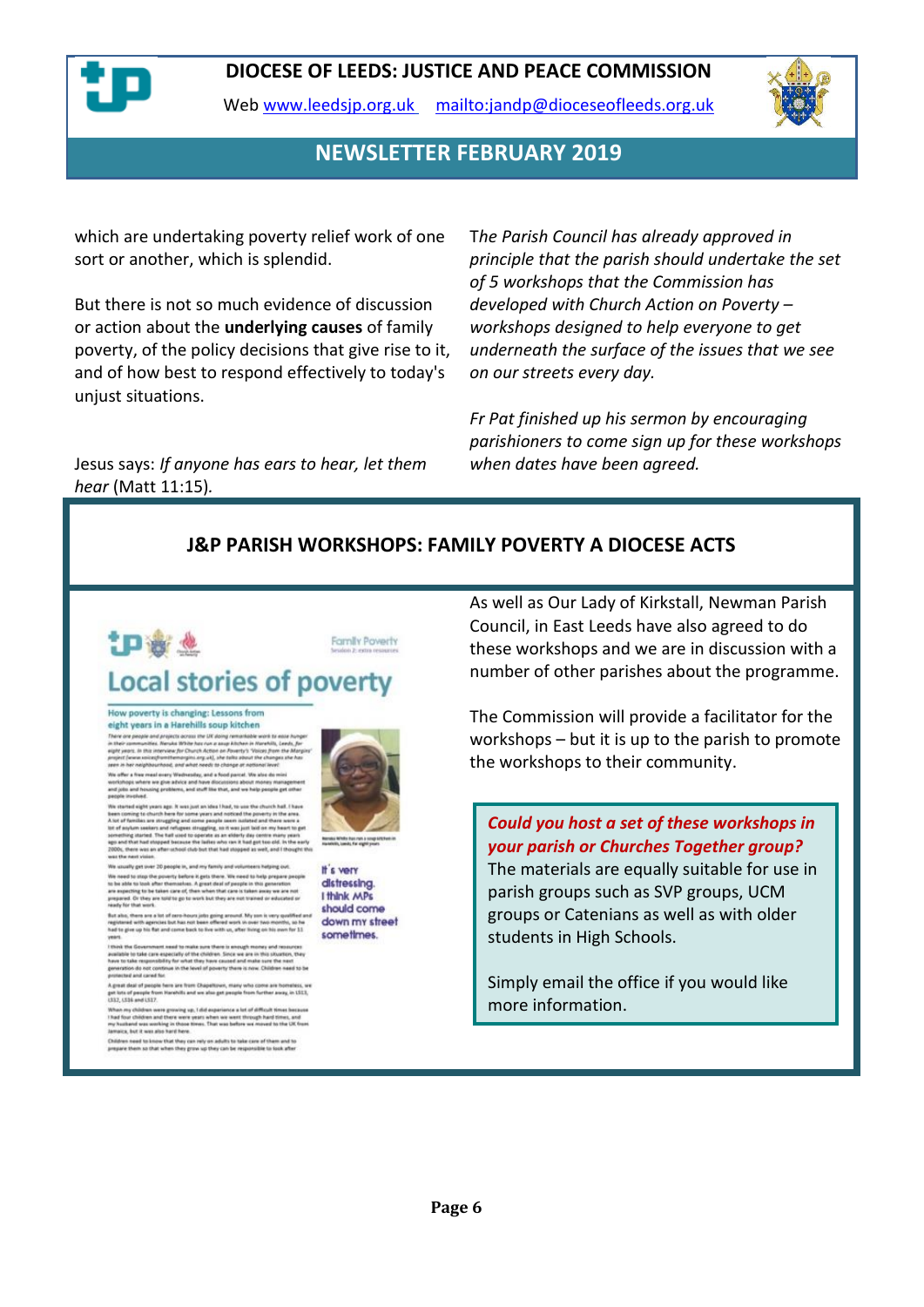

Web [www.leedsjp.org.uk](http://www.leedsjp.org.uk/) <mailto:jandp@dioceseofleeds.org.uk>



## **NEWSLETTER FEBRUARY 2019**

#### **HOLOCAUST MEMORIAL DAY HUDDERSFIELD - Walking with the weeping sisters**



We meet in the cold dark outside the Jug & Bottle, people shuffling round, nodding to old friends, nobody anxious to be seen to be too happy, because we are walking through town to mark Holocaust Memorial Day, following the sisters, five puppets towering over us, faces twisted in fixed expressions of grief and outrage, each one attended by careful guardians, who operate the huge hands on long poles, and give encouragement and instructions to the hidden puppeteers who bear the weight on their shoulders. Before we start, a group of women drums, two young women lament in song.

> *the beautiful voices refusing comfort: everyone stands, blinking.*

We follow the drums, Stan asks me to help carry the Burundi drum, a heavy awkward instrument. We stop at the Market Cross, more singing, two fiddlers, a man with an instrument like a bodhran, grey and shivery, an insistent sound, like hailstones. The man from Burundi beats his drum with heavy sticks. *we pass between café drinkers and a sleeping bag*

**Page 7**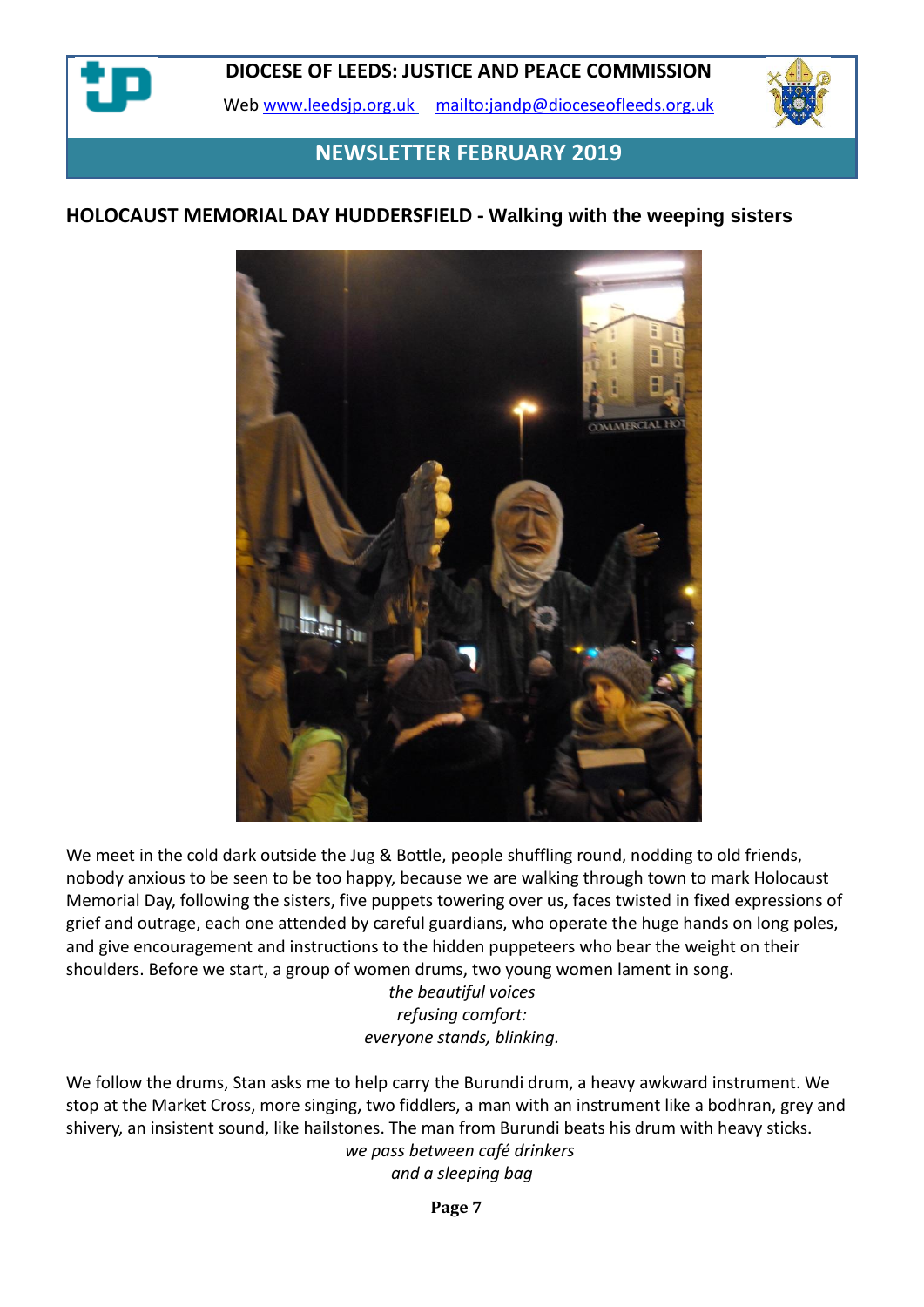

Web [www.leedsjp.org.uk](http://www.leedsjp.org.uk/) <mailto:jandp@dioceseofleeds.org.uk>



## **NEWSLETTER FEBRUARY 2019**

*huddled in a shop doorway*

In the warmth of the University, the Kindertransport woman, gracious and witty, shows pictures of her family laughing, before she was barred from school, her brother deleted from the University, the eternal farewell to her parents.

> *a rebuke to the arrogant – after eighty years she is making us laugh*

After her, other testimonies: the Roma boy in his England sweatshirt, the Syrian woman, the man from Burundi, the Kurdish woman, the Serbian woman. Scrolls are unrolled for each one, the schoolchildren give their messages of tolerance and hope.

*Don't make war! the boy says, Make chocolate!*

The frail delicate Rabbi, in his beautiful strong voice sings Kaddish for all the dead, but first, in German, in a voice that hushes the hall, Brahms' *Lullaby*. When he has finished he has created a silence with a magnetic force we can feel. It lasts for minutes.



*There may not be six million buttons: but every one counts. River: treasure: ordinary things.*

*John Duffy, Huddersfield*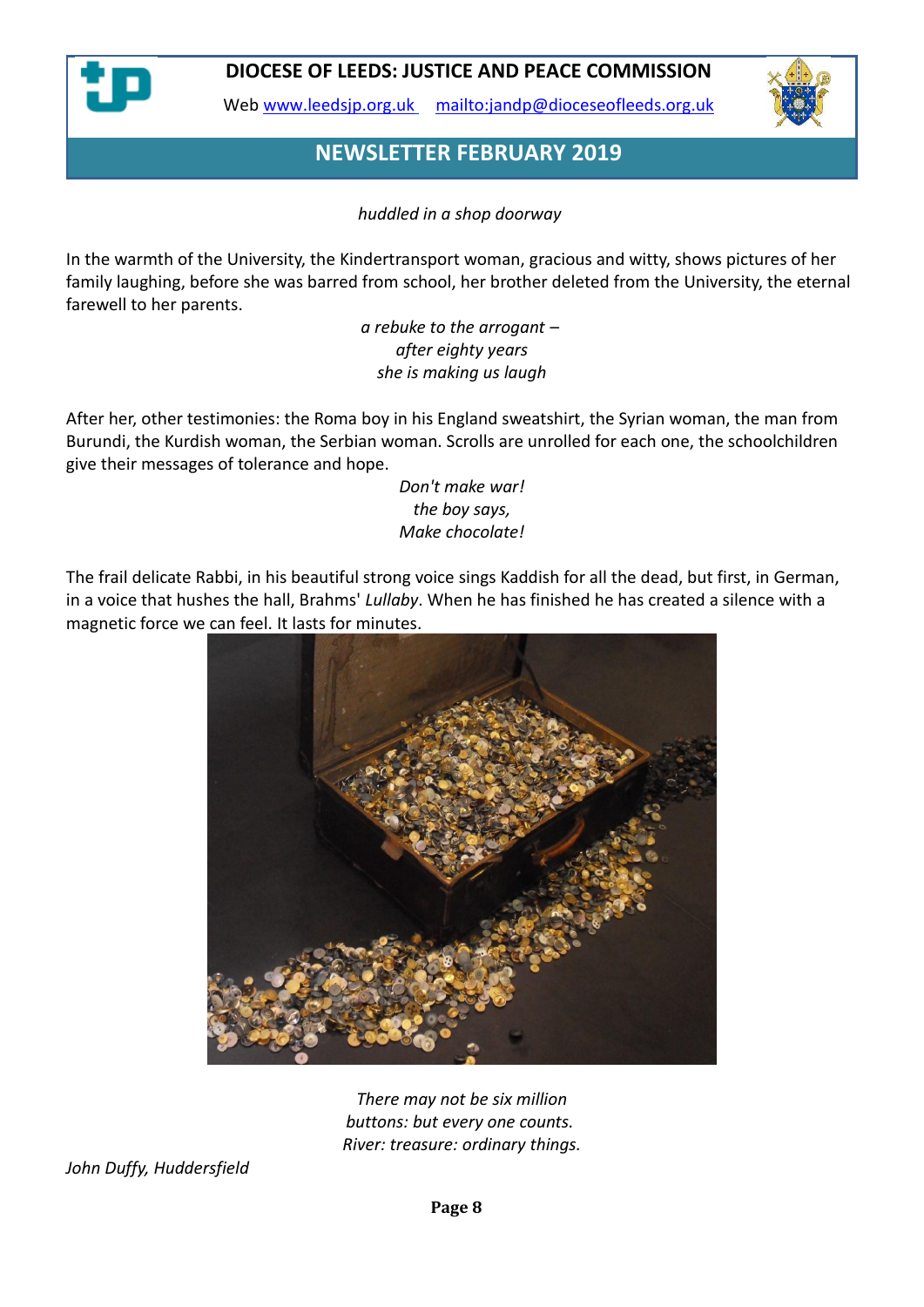

Web [www.leedsjp.org.uk](http://www.leedsjp.org.uk/) <mailto:jandp@dioceseofleeds.org.uk>



## **NEWSLETTER FEBRUARY 2019**

#### **'HANDS ON' – CAFOD'S PROGRAMME TO SUPPORT ONE PARTICULAR COMMUNITY**



CAFOD's 'Hands On' programme provides a way for parishes to raise money to support projects helping particular communities.

The projects last for between two to three years. The previous programme that had some similarities with this, 'Connect2', has now closed. With the Hands On programme money raised supports a particular set of projects and when that project completes parish communitie can then go on to support a new project. CAFOD have already completed projects in Kenya and Bolivia as part of the 'Hands On' programme.

The current 'Hands On' project is with communities in the Magdalena Medio region of Colombia. Colombia is still emerging from a protracted civil war which claimed the lives of many innocent people. The aim of Hands On Magdalena Medio is to transform lives in this region by promoting a culture of peace and reconciliation, with a focus on young people. Take a look at the CAFOD website to find out more:<https://cafod.org.uk/Fundraise/Hands-On>

#### **CLIMATE CHANGE MASS LOBBY OF PARLIAMENT 2019 – SAVE THE DATE!**

Whilst the political establishment and media are fixated on Brexit, action on Climate Change is taking



a back seat.

It needs to be brought to the fore again and it is refreshing to see so many young people actively expressing their concern. It is an issue that needs to engage us all.

The Climate Coalition, which includes CAFOD as a prominent member, are organising another mass lobby of Parliament this year.

**Photo courtesy of CAFOD**

It will take place on **Wednesday 26th June 2019.**



The Leeds CAFOD Volunteer Centre will be organising a coach to go down to London. If you are interested in travelling on this coach then please get in touch with CAFOD using this link:

<https://cafod.org.uk/Campaign/Climate/Climate-lobby>

Her you can book a coach place or just say that you are going & will organise transport yourself.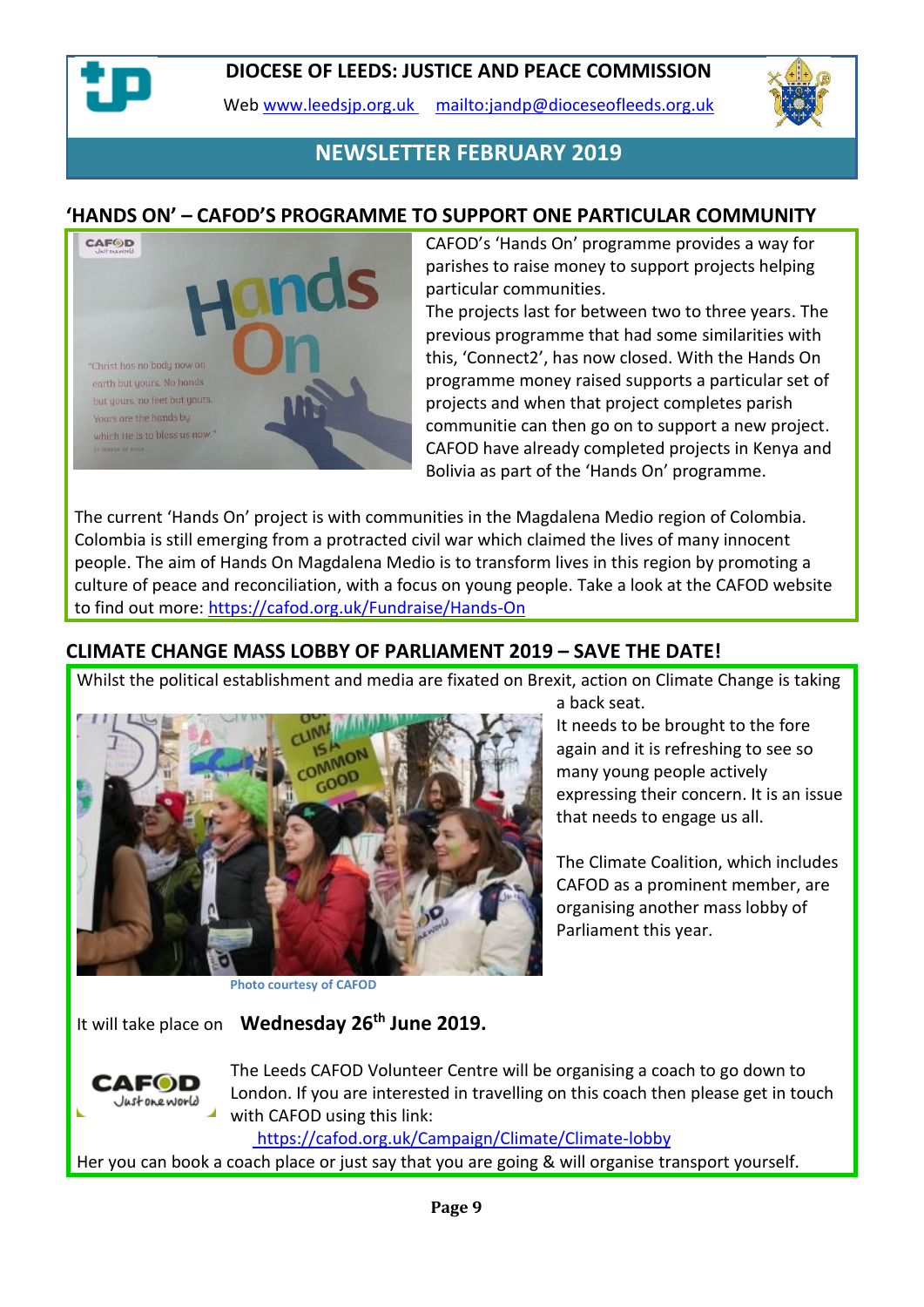

Web [www.leedsjp.org.uk](http://www.leedsjp.org.uk/) <mailto:jandp@dioceseofleeds.org.uk>



## **NEWSLETTER FEBRUARY 2019**

#### **'LOOKING BACK' LENT LUNCH**



Both the Justice & Peace office and the CAFOD Volunteer Centre (both housed in St Monica's to the right of the main Hinsley Hall building) have been doing some major clearing out, reorganising and tidying up. A lot of stuff has been thrown out (not a lot of call these days for actual photo slides! – and much of the material was very out of date).

However, we haven't thrown all of it out – There were many photos going back to campaigns and events from the 80's, for instance, and examples of J&P publications from that time that we still have as part of our archive of activities.

Everyone is invited to come along to a Lent Lunch on **FRIDAY 05 April** between 11:30 and 2pm and take a look at both the re-vamped Volunteer centre and the photographic and campaign displays that we will be putting up as part of this event. *Come along for as short or long a time as you are able.* Perhaps you have your own special memories of CAFOD or J&P events that you could share? –from the visit of Dom Helder Camara to a packed Leeds Town Hall or Bishop Donal Lamont from South Africa to memories of the recently deceased Tom Cullinan and others who have been prominent in the Justice & Peace movement. Equally, there have been so many visits from CAFOD partners over the years that have touched the lives of those they met.

*Everyone is very welcome to bring along their own photographs and other memorabilia. Please email* [jandp@dioceseofleeds.org.uk](mailto:jandp@dioceseofleeds.org.uk) or [Leeds@cafod.org.uk](mailto:Leeds@cafod.org.uk) *to let us know you are coming so that we can cater properly for this event.*

#### **REFLECTION: To save your life you must lose it**

*St Oscar Romero*



"Those who, in the biblical phrase, would save their lives—that is, those who want to get along, who don't want commitments, who don't want to get into problems, who want to stay outside of a situation that demands the involvement of all of us—they will lose their lives.

What a terrible thing to have lived quite comfortably, with no suffering, not getting involved in problems, quite tranquil, quite settled, with good connections politically, economically, socially—lacking nothing, having everything. To what good? They will lose their lives."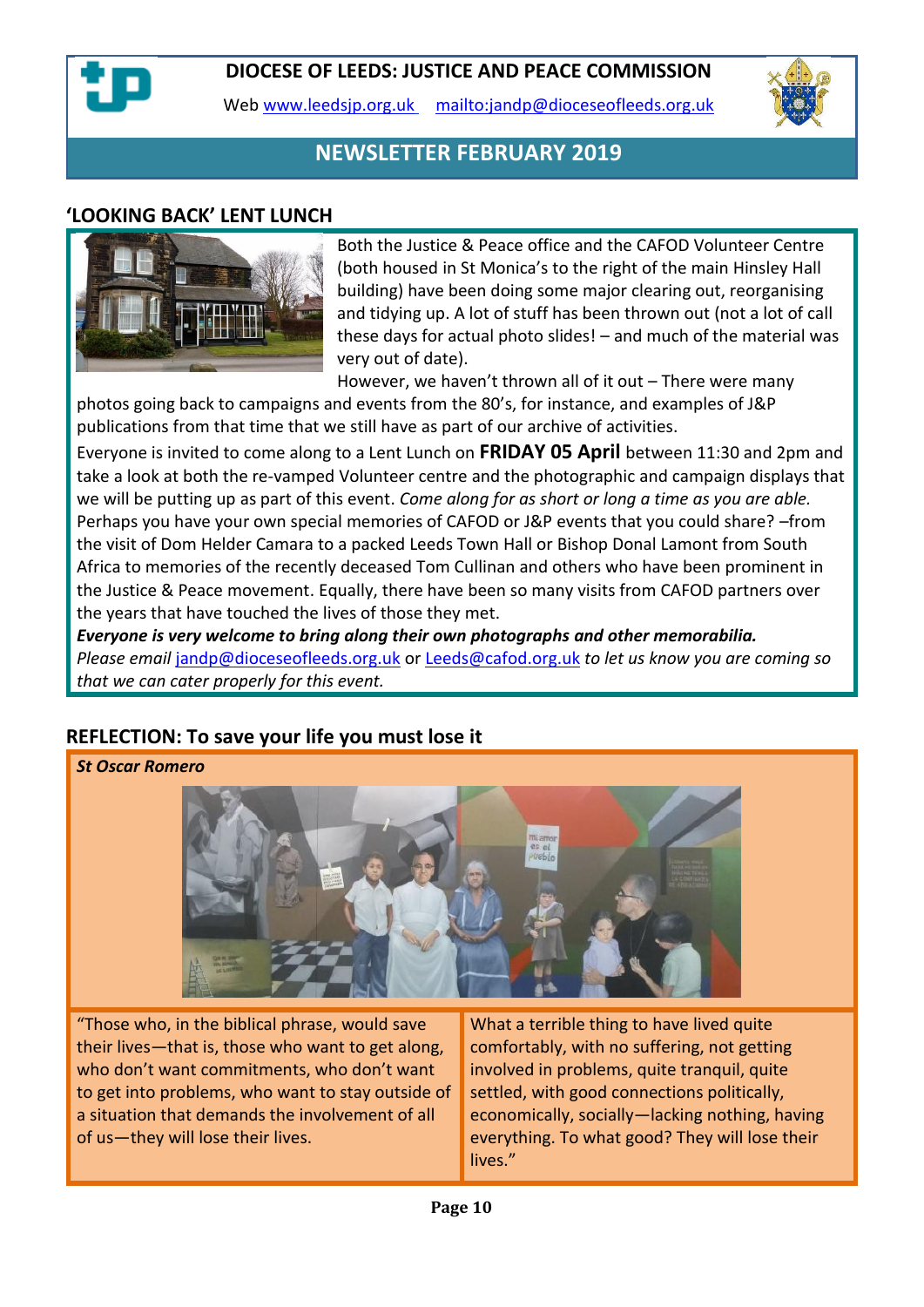Web [www.leedsjp.org.uk](http://www.leedsjp.org.uk/) <mailto:jandp@dioceseofleeds.org.uk>



# **NEWSLETTER FEBRUARY 2019**

## **UPDATES FROM THE NATIONAL JUSTICE & PEACE NETWORK (NJPN)**



The retirement of Ann Kelly, the administrator of the National Justice and Peace Network of England and Wales (NJPN) for the past 12 years, was celebrated

recently by Network members at CAFOD's offices in London.

There were warm tributes to her wide-ranging work - arranging meetings; networking with members and partner organisations; developing effective communications between members and the wider public; coordinating the annual conference and producing a newsletter and ebulletins regularly - all guided and supported by the Executive Committee of NJPN. In addition, she is active in Justice and Peace in her own diocese of Birmingham.

Ann's replacement is Geoff Thompson. Geoff is active in the Faith and Justice Group of St Wilfred's Jesuit Parish in Preston. His experience includes being part of a Benedictine lay community, CAFOD volunteering and annual olive picking in Palestine. Ann Kelly said: "I give a warm welcome to Geoff as he struggles to do the job in half the time", a reference to reduced hours, due to reduced finance available ( a common problem as you will know from our own appeals!).





Anne O'Connor of Shrewsbury Diocese has updated her **'Stations of the Cross for young people'**.

This provides a Justice & Peace slant on the traditional stations and can be downloaded as a leaflet from the NJPN website:-

[https://www.justice-and](https://www.justice-and-peace.org.uk/)[peace.org.uk/](https://www.justice-and-peace.org.uk/)



This is the title of the 2019 NJPN Annual Conference which, as usual, takes place at the Hays Conference Centre in Swanwick in Derbyshire.

This year the principal partner for the conference is **Church Action on Poverty** who are undertaking a three year project to challenge the Churches about where they put their resources. It will hear from 'communities of praxis' who are already involved on the margins, and engage in social analysis and theological reflection from the perspective of those on the margins. The NJPN invitation says:

Join us in 2019 to explore mission, theological reflection and social action with people who have been pushed to the margins of society by poverty. How can we build churches that.

- are interested in building the kingdom, not growing the church;
- listen to voices from the margins
- expect to be challenged and changed by our neighbours,
- put an emphasis on sharing food and hospitality;
- are hungry and thirsty for justice.

It's not cheap to attend the conference but bursaries are available for a number of people and you are guaranteed an interesting weekend meeting people from across the UK who share a passion for social justice. If you are unable to give up a whole weekend it is possible to just go along for the day on Saturday. See their website for more details and the booking procedure.